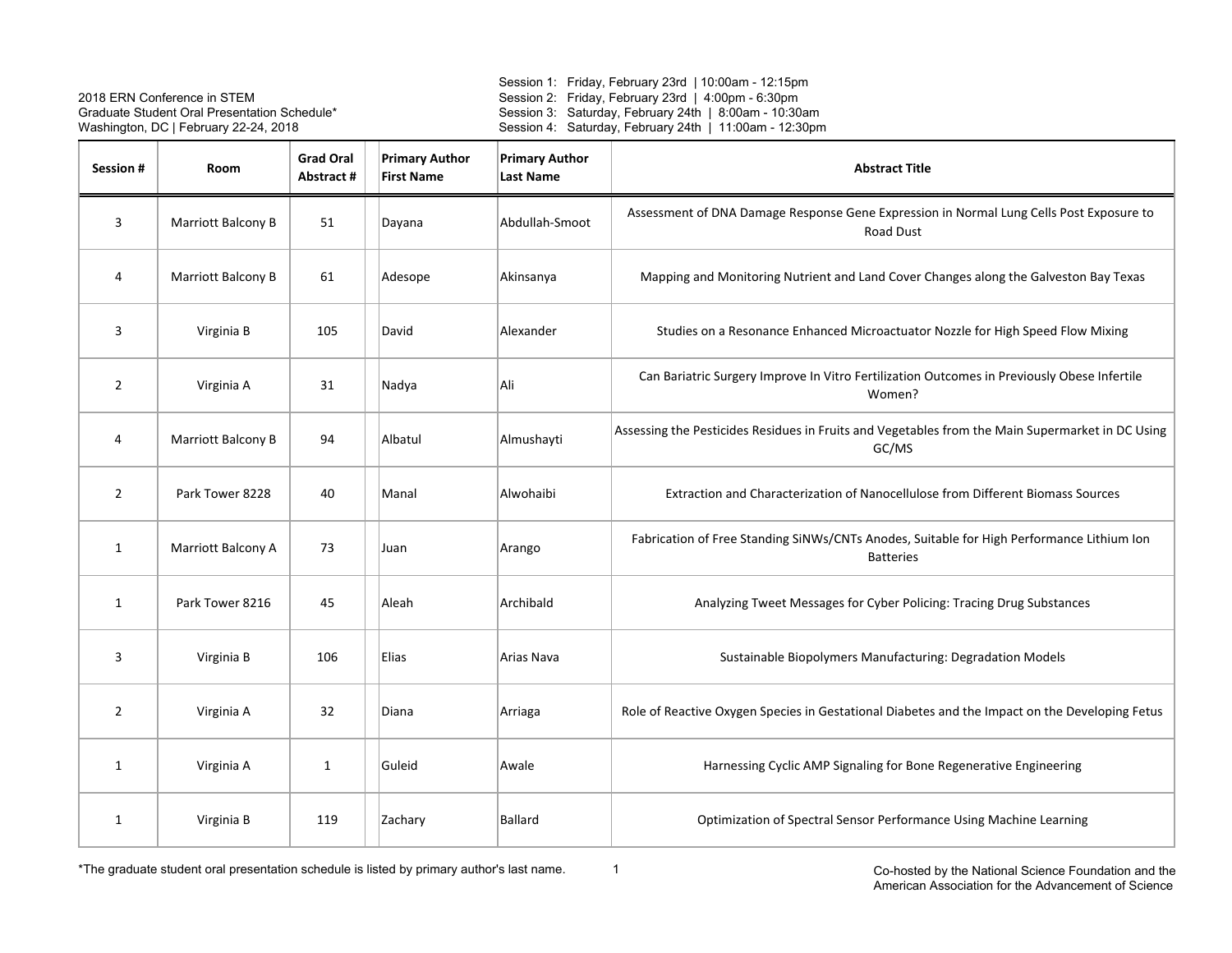Session 1: Friday, February 23rd | 10:00am - 12:15pm Session 2: Friday, February 23rd | 4:00pm - 6:30pm Session 3: Saturday, February 24th | 8:00am - 10:30am Session 4: Saturday, February 24th | 11:00am - 12:30pm

| Session #      | Room               | <b>Grad Oral</b><br>Abstract # | <b>Primary Author</b><br><b>First Name</b> | <b>Primary Author</b><br><b>Last Name</b> | <b>Abstract Title</b>                                                                                                                  |
|----------------|--------------------|--------------------------------|--------------------------------------------|-------------------------------------------|----------------------------------------------------------------------------------------------------------------------------------------|
| 3              | Virginia B         | 107                            | Joshua                                     | Baltazar                                  | Development of P- PD- and PID-Fuzzy SISO Controllers of a Sub-Scaled Multi-Room Building Test-<br>Bed                                  |
| 3              | Marriott Balcony A | 79                             | Kory                                       | Beach                                     | First Principles Second Harmonic Generation in Alloyed TMD and BN Nanostructures                                                       |
| $\overline{2}$ | Virginia B         | 128                            | Jasmine                                    | Beckford                                  | Structural and Electrical Property Correlation of Titanium Doped Hafnium Oxide Ferroelectric Thin<br>Film                              |
| 2              | Virginia B         | 129                            | <b>Makhes</b>                              | <b>Behera</b>                             | Tuning the Electrically Triggered Metal to Insulator Transition in Epitaxial VO2 Thin Films Grown by<br><b>Pulsed Laser Deposition</b> |
| 3              | Virginia A         | 20                             | Courtnee'                                  | Bell                                      | The Role of Exosome Biogenesis in Cardiovascular Disease and Time of Death                                                             |
| 3              | Marriott Balcony A | 84                             | Angela                                     | Berry                                     | The Collective Dynamics of Processive and Non-Processive Motors                                                                        |
| 3              | Park Tower 8216    | 97                             | Corliss                                    | <b>Best</b>                               | Antecedents of Distracted Driving: Role of Cognitive Failures                                                                          |
| 4              | Marriott Balcony B | 65                             | Kelsey                                     | Bicknell                                  | Understanding Wastewater NO3 Dynamics in an Arid Irrigation Network using Stable Isotopes                                              |
| $\overline{2}$ | Virginia B         | 104                            | Calvin                                     | Brown                                     | Smartphone-Based Microplate Reader for Automated Antimicrobial Susceptibility Testing                                                  |
| 3              | Marriott Balcony A | 85                             | Nicholas                                   | Calvano                                   | Characterization of AlxN1-x Thin Films for Thermal Detectors                                                                           |
| 3              | Marriott Balcony B | 52                             | Adero                                      | Campbell                                  | Does Nanoparticle Shape Influence the Ability of Bacteria to Evolve Silver Resistance II. Ongoing<br>Studies                           |
| 2              | Virginia B         | 130                            | Irving                                     | Cashwell                                  | Ferroelectricity in Physical Vapor Deposited Undoped Hafnium Oxide                                                                     |

 Co-hosted by the National Science Foundation and the American Association for the Advancement of Science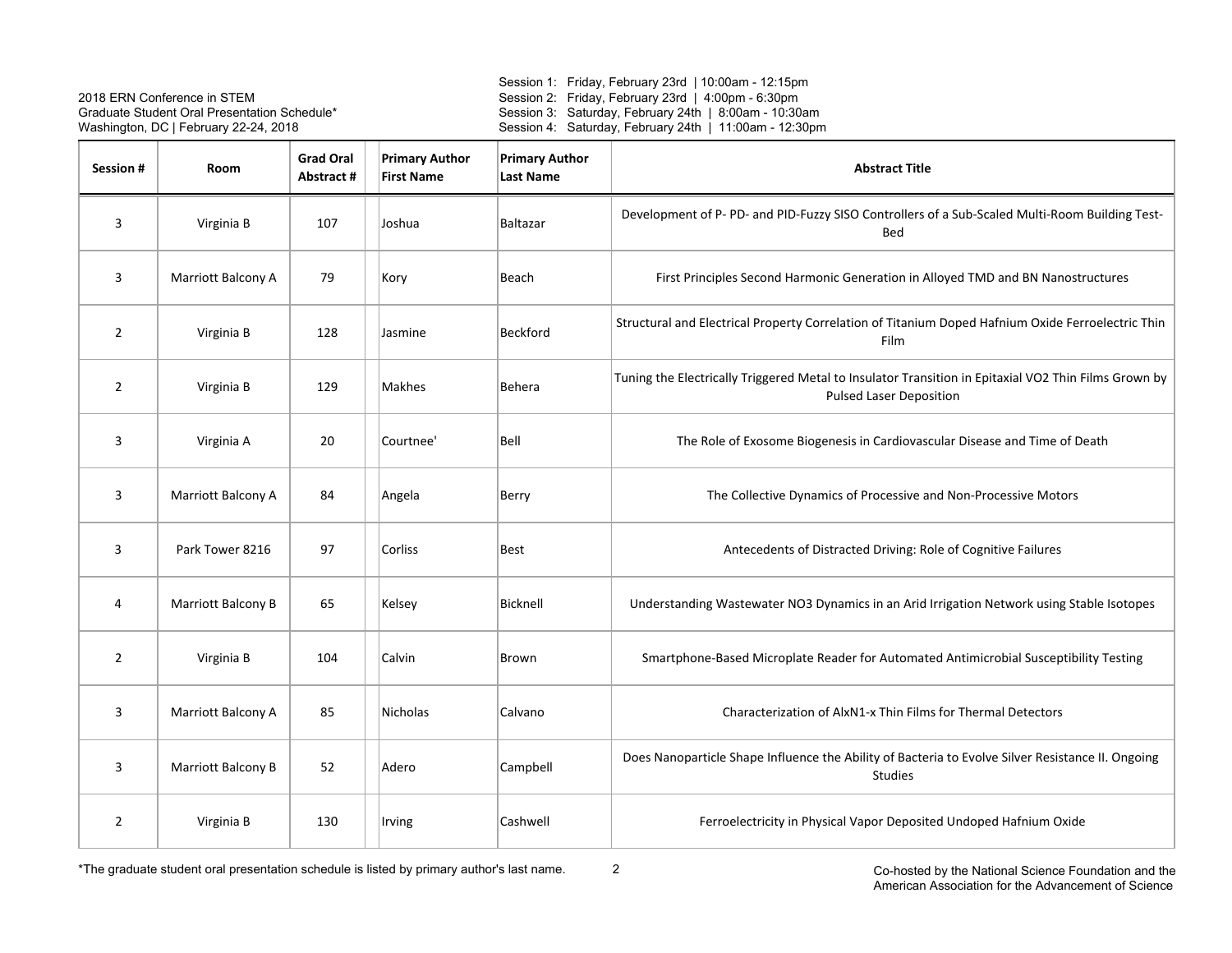Session 1: Friday, February 23rd | 10:00am - 12:15pm Session 2: Friday, February 23rd | 4:00pm - 6:30pm Session 3: Saturday, February 24th | 8:00am - 10:30am Session 4: Saturday, February 24th | 11:00am - 12:30pm

| Session #      | Room               | <b>Grad Oral</b><br>Abstract# | <b>Primary Author</b><br><b>First Name</b> | <b>Primary Author</b><br><b>Last Name</b> | <b>Abstract Title</b>                                                                                                 |
|----------------|--------------------|-------------------------------|--------------------------------------------|-------------------------------------------|-----------------------------------------------------------------------------------------------------------------------|
| 1              | Virginia B         | 120                           | Md Fahim F                                 | Chowdhury                                 | Coalitional Integration of Wind Turbines via Cooperative Energy Trading In Distributed Power<br>System                |
| $\mathbf{1}$   | Marriott Balcony A | 74                            | Robert                                     | Collison                                  | Strong Coupling of Organic Excitons to Plasmonic Surface Lattice Resonances                                           |
| 3              | Park Tower 8216    | 95                            | Alicia                                     | Cooper                                    | Differences in Non-Cognitive Factors and Study Strategies in High and Low GPA Students                                |
| $\overline{2}$ | Park Tower 8228    | 36                            | Terriona                                   | Cowan                                     | Synthesis of Copper Labeled Iron Oxide Nanoparticles for Potential Dual Modality MRI/PET Imaging                      |
| 3              | Virginia A         | 21                            | <b>Brennetta</b>                           | Crenshaw                                  | The Effect of Alcohol on the Biogenesis and Composition of Microglia-derived Exosomes                                 |
| $\overline{2}$ | Park Tower 8228    | 41                            | Krystal                                    | Cunningham                                | New Insight into the Materials and Technology of Ancient Cobalt Blue Ceramic Pigments of the<br>18th Dynasty in Egypt |
| $\mathbf{1}$   | Virginia B         | 121                           | Mustafa                                    | Daloglu                                   | High-throughput 3D Tracking of Sperm Cells Reveals Flagellar Beating Patterns and Head Spin                           |
| $\overline{2}$ | Virginia B         | 131                           | Samuel                                     | Danquah                                   | High Performance Composite Electrode for Energy Storage Application                                                   |
| 3              | Park Tower 8216    | 103                           | Lauren                                     | Distler                                   | Potable Wastewater Reuse in the Southwest: Understanding Negative Public Perceptions                                  |
| 3              | Marriott Balcony A | 86                            | Ricky                                      | Dixon                                     | <b>Quantum Networking Games</b>                                                                                       |
| 4              | Marriott Balcony A | 87                            | Dongwi<br>Handiipondola                    | Dongwi                                    | The TREK/E36 Experiment at J-PARC                                                                                     |
| $\mathbf{1}$   | Virginia A         | $\overline{2}$                | Simone                                     | Douglas                                   | Non-Plasmin Proteases as Destabilizers of Fibrin Based Scaffolds                                                      |

 Co-hosted by the National Science Foundation and the American Association for the Advancement of Science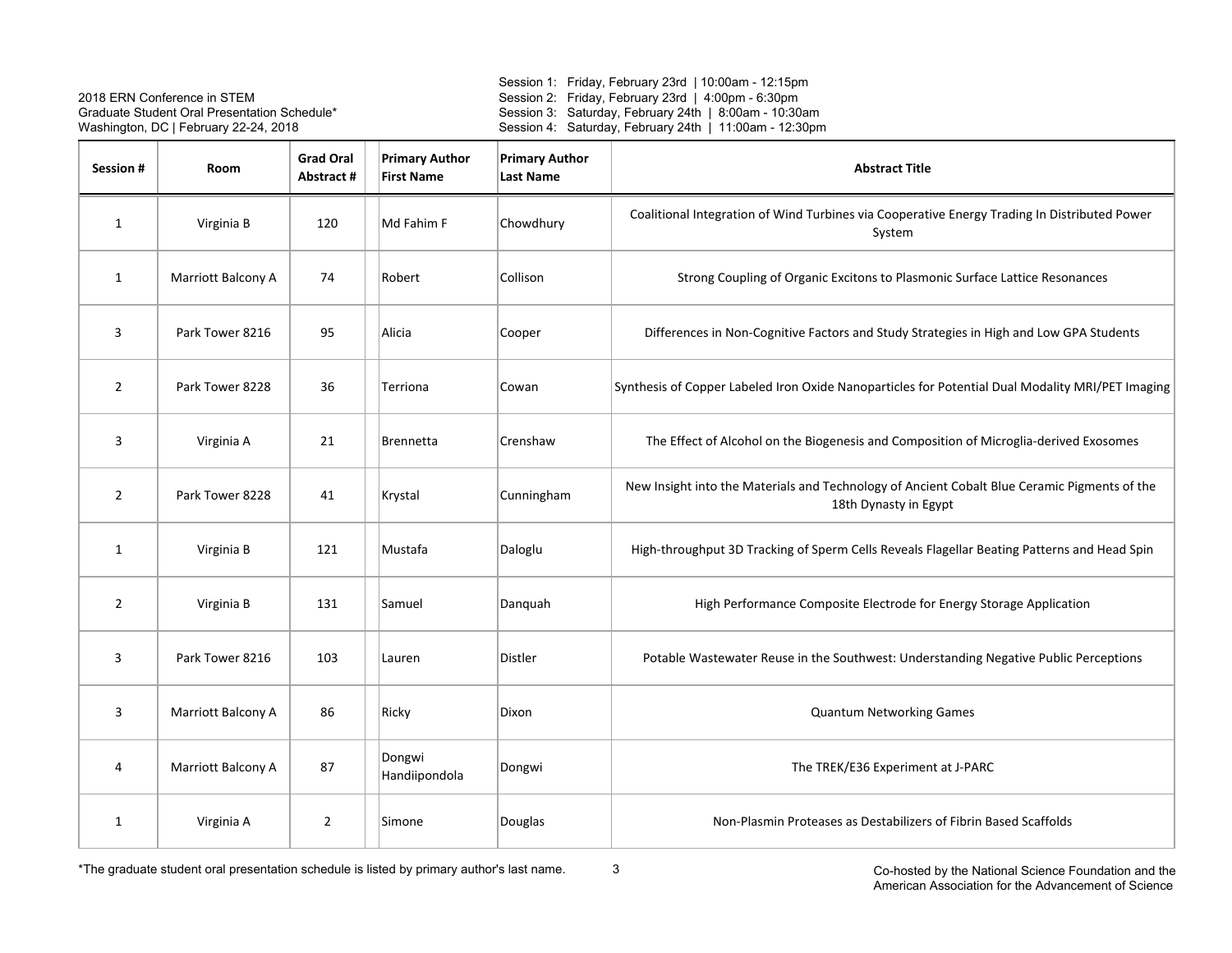Session 1: Friday, February 23rd | 10:00am - 12:15pm Session 2: Friday, February 23rd | 4:00pm - 6:30pm Session 3: Saturday, February 24th | 8:00am - 10:30am Session 4: Saturday, February 24th | 11:00am - 12:30pm

| Session #      | Room               | <b>Grad Oral</b><br>Abstract # | <b>Primary Author</b><br><b>First Name</b> | <b>Primary Author</b><br><b>Last Name</b> | <b>Abstract Title</b>                                                                                                                                                   |
|----------------|--------------------|--------------------------------|--------------------------------------------|-------------------------------------------|-------------------------------------------------------------------------------------------------------------------------------------------------------------------------|
| $\overline{3}$ | Virginia A         | 22                             | Skyla                                      | Duncan                                    | Modulation of Inflammation Induced by Recombinant MOMP of Chlamydia in Mouse<br>Macrophages by IL-10 is Mediated by Skewing M1 to an M2 Polarizing Macrophage Phenotype |
| 3              | Virginia A         | 23                             | Timothy                                    | Egbo                                      | Bioremediation of Mercury using Serratia marcescens Isolated from Mercury Contaminated Site                                                                             |
| $\overline{2}$ | Park Tower 8216    | 66                             | Juan                                       | Escobar Salsedo                           | On Local Automorphisms of SLn                                                                                                                                           |
| 4              | Marriott Balcony A | 88                             | Bin                                        | Fang                                      | Ultra-broadband Storage in Hot Atomic Barium Vapor                                                                                                                      |
| $\overline{2}$ | Park Tower 8228    | 37                             | Demetrius                                  | Finley                                    | Investigation of Nanocellulose-Beads as an Agricultural 'NanoCAB' Nutrient (i.e., Cu, Zi, or Mg)<br>Delivery System                                                     |
| $\mathbf{1}$   | Virginia A         | 18                             | Apryl                                      | Fitz                                      | Fabrication and Assessment of Highly Flexible and Biocompatible Supercapacitor with Iridium<br>Oxide Coated Gold Nanowires on Polyamide                                 |
| 3              | Marriott Balcony B | 53                             | James                                      | Fluke                                     | Characterization of Bacterial Impairment along the Rio Grande near Albuquerque                                                                                          |
| $\overline{2}$ | Park Tower 8228    | 38                             | Katarena                                   | Ford                                      | Bistable Nucleic Acid Switch Sensor using Square-Wave Voltammetry                                                                                                       |
| 3              | Marriott Balcony B | 59                             | Shari                                      | Galvin                                    | Evalutation of the Impact of Platinum Group Elements on Opportunistic Pathogens                                                                                         |
| $\mathbf{1}$   | Park Tower 8216    | 46                             | Janica                                     | Gordon                                    | Analysis of Mixed Precision Iterative Refinement Method                                                                                                                 |
| $\overline{2}$ | Virginia A         | 14                             | Thomas                                     | Hahn                                      | Regulation of Sterol Transport, Synthesis and Autophagy in Response to External Stressors and<br>Aging                                                                  |
| 3              | Virginia B         | 108                            | Talia                                      | Harper                                    | Corrosion Performance of 17-4 PH Stainless Steel Processed by Laser-Powder Bed Fusion                                                                                   |

 Co-hosted by the National Science Foundation and the American Association for the Advancement of Science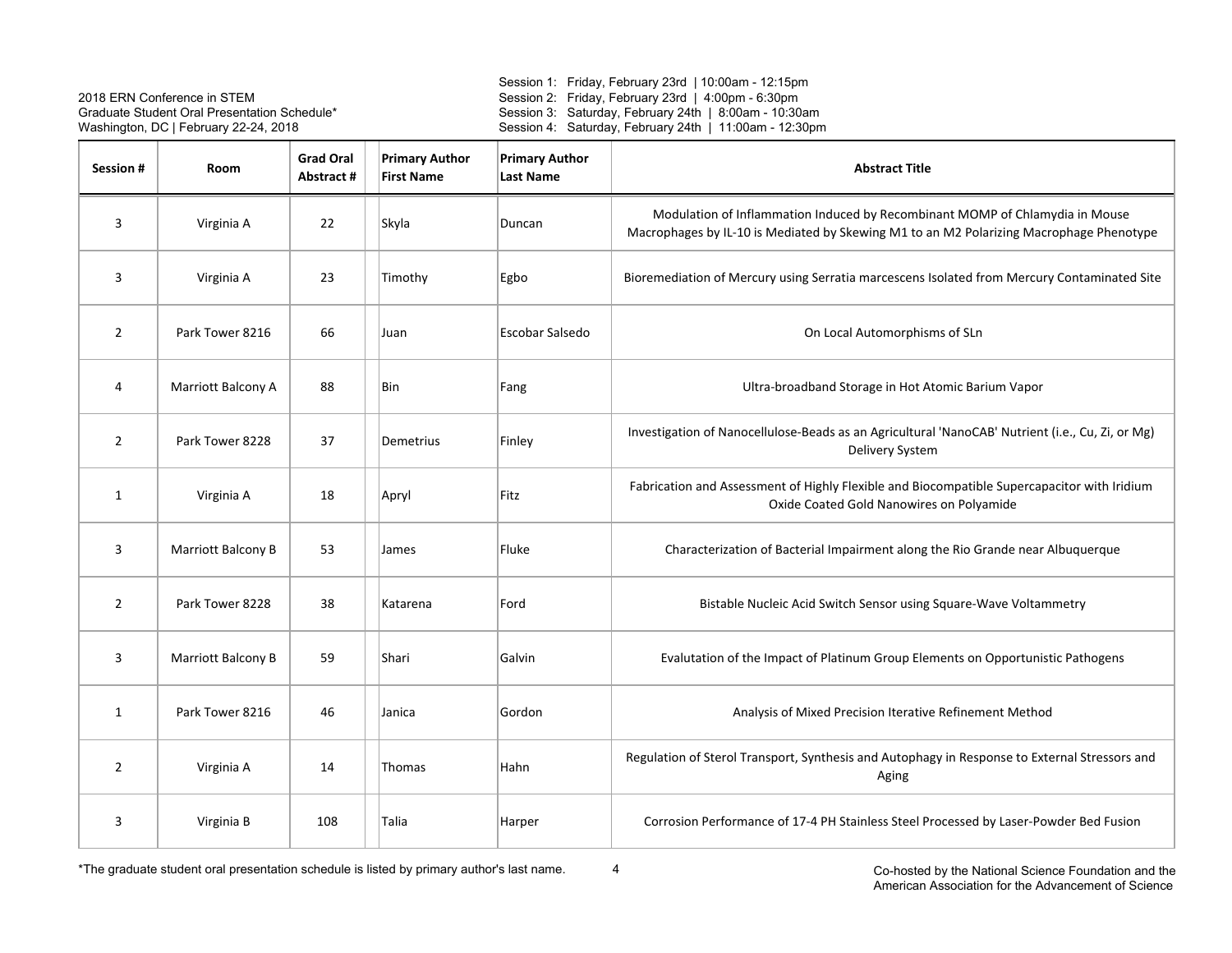Session 1: Friday, February 23rd | 10:00am - 12:15pm Session 2: Friday, February 23rd | 4:00pm - 6:30pm Session 3: Saturday, February 24th | 8:00am - 10:30am Session 4: Saturday, February 24th | 11:00am - 12:30pm

| Session #      | Room               | <b>Grad Oral</b><br>Abstract# | <b>Primary Author</b><br><b>First Name</b> | <b>Primary Author</b><br>Last Name | <b>Abstract Title</b>                                                                                                                                                                |
|----------------|--------------------|-------------------------------|--------------------------------------------|------------------------------------|--------------------------------------------------------------------------------------------------------------------------------------------------------------------------------------|
| 3              | Marriott Balcony A | 80                            | Daniel                                     | Hart                               | Spectroscopic Studies of Dy-Doped TIPb2Br5 and KPb2Br5 for Mid-Infrared Laser Applications                                                                                           |
| $\mathbf{1}$   | Virginia A         | 19                            | Vincent                                    | <b>Hembrick</b>                    | Conversion of Egg and Seashell Waste into a Printable Biomaterial for Dental Tissue Engineering<br><b>Scaffolds</b>                                                                  |
| 2              | Virginia A         | 33                            | Gregory                                    | Herrera Rios                       | The Effect of Myotonic Dystrophy on Intracellular Calcium Handling and Mitochondrial Function                                                                                        |
| 3              | Virginia A         | 24                            | Terrell                                    | Hilliard                           | Accelerating Wound Healing Process using Biomaterials in In vitro 3D Air-lift Skin Culture Model<br>and Fabrication of 3-D Scaffolds for Tissue Engineering Using Wet-laid Technique |
| 1              | Virginia A         | 4                             | Tanisha                                    | Hinton                             | Cytotoxic Efficacy of Cameroon Medicinal Plant in the Management of Leukemia                                                                                                         |
| 3              | Marriott Balcony A | 78                            | May                                        | Hlaing                             | Modulation Characteristics for a Continuous-wave mid-infrared Quantum Cascade Laser in a Laser-<br>based Atmospheric Trace Gas Sensor at 7.8 µm                                      |
| $\mathbf{1}$   | Virginia B         | 125                           | Arndreya                                   | Howard                             | Analysis of Air Pollutant Emissions and Meteorological Impacts and at a Goat Farm Operation                                                                                          |
| 4              | Marriott Balcony B | 62                            | Habibur                                    | Howlider                           | Spatial Distribution and Spectral Reflectance of Heavy Metals in Floodplain Soils of Brays Bayou<br>Watershed                                                                        |
| $\overline{2}$ | Virginia A         | 8                             | Jasmin                                     | Hurtado                            | Short-term Changes in Left Ventricular Dyssynchrony Leads to Congestive Heart Failure                                                                                                |
| $\mathbf{1}$   | Virginia A         | 5                             | Grace                                      | Ikenga                             | Incidence and Mortality Rates of Female Reproductive Cancers in the Mississippi Delta and the<br><b>United States</b>                                                                |
| 2              | Park Tower 8228    | 44                            | Frank                                      | Ikponmwen                          | Layered Double Hydroxide Synthesis of Molecularly Imprinted Polymer for Selective Recognition<br>of Drug                                                                             |
| $\mathbf{1}$   | Park Tower 8216    | 47                            | Alexander                                  | Ing                                | LB-MAP: Load-Balanced Middlebox Assignment in Policy-Driven Data Centers                                                                                                             |

 Co-hosted by the National Science Foundation and the American Association for the Advancement of Science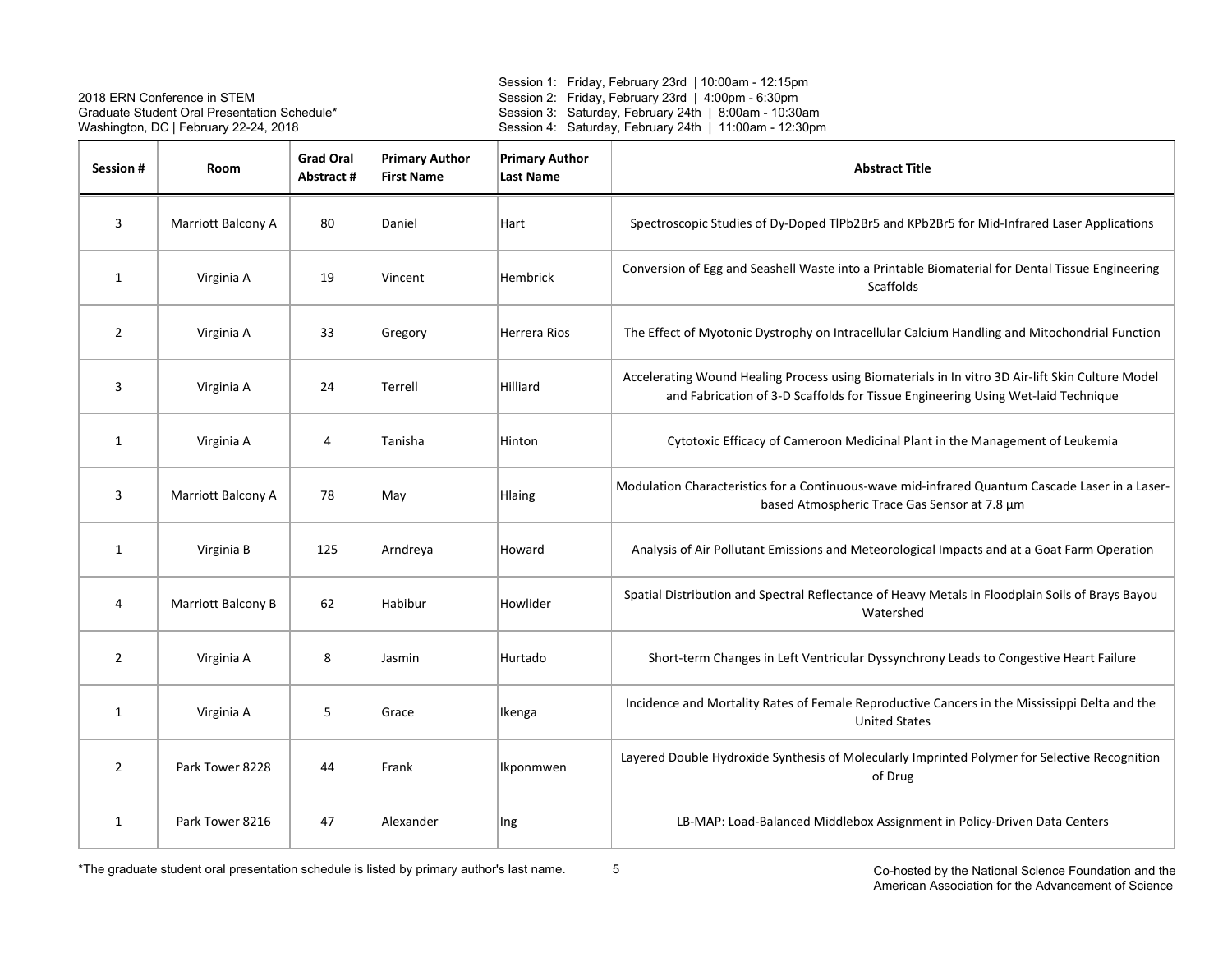Session 1: Friday, February 23rd | 10:00am - 12:15pm Session 2: Friday, February 23rd | 4:00pm - 6:30pm Session 3: Saturday, February 24th | 8:00am - 10:30am Session 4: Saturday, February 24th | 11:00am - 12:30pm

| Session #      | <b>Room</b>        | <b>Grad Oral</b><br>Abstract# | <b>Primary Author</b><br><b>First Name</b> | <b>Primary Author</b><br><b>Last Name</b> | <b>Abstract Title</b>                                                                                                     |
|----------------|--------------------|-------------------------------|--------------------------------------------|-------------------------------------------|---------------------------------------------------------------------------------------------------------------------------|
| 3              | Park Tower 8216    | 98                            | Md Soriful                                 | Islam                                     | Exploring Poverty in Chatham County, Georgia by Gender, Race and Educational Attainment: The<br>Changes from 2010 to 2016 |
| $\overline{2}$ | Virginia A         | 15                            | Noelle                                     | James                                     | Fishing for Genetic Effects on Social Behavior: Viral-mediated Transgenesis in Stickleback Fish                           |
| $\mathbf{1}$   | Marriott Balcony A | 67                            | Akinwunmi                                  | Joaquim                                   | Strain Engineering to Modify Functional Properties of Piezoelectric Polyvinylidene Fluoride (PVDF)<br>Nanocomposites      |
| 2              | Virginia A         | 9                             | Christopher                                | Jones                                     | Improving Protein Secondary Structure Topology Matching Using Loop Geometry                                               |
| 3              | Virginia A         | 25                            | Leandra                                    | Jones                                     | Ethanol Exposure Impacts Exosome Biogenesis of HeLa Cell-derived Exosomes                                                 |
| $\overline{2}$ | Park Tower 8228    | 39                            | Audrey                                     | Kishishita                                | Effects of Antifreeze Proteins and Their Hyperactive Mutants on Calcite Crystallization                                   |
| $\mathbf{1}$   | Park Tower 8216    | 48                            | William                                    | Kluegel                                   | A Realistic Dataset for the Smart Home Device Scheduling Problem for DCOPs                                                |
| 3              | Marriott Balcony A | 81                            | Gilbert                                    | Kogo                                      | Thermoelectric Properties of Epitaxial MoS2 Thin Films                                                                    |
| $\overline{2}$ | Virginia A         | 10                            | Akash                                      | Kota                                      | Theoretical Investigation of Surface Stress Profiles on Biological Cells in an Optical Stretcher                          |
| $\overline{2}$ | Virginia B         | 132                           | Lihong                                     | Lao                                       | Preparation of Superhydrophilic Wrinkle-free Cotton Fabrics via Plasma and Nanofluid Treatment                            |
| 3              | Marriott Balcony B | 57                            | Blaine                                     | Lary                                      | Correlation of Morphometric Indices and Earthquake Location in the Eastern Tennessee Seismic<br>Zone                      |
| 2              | Park Tower 8228    | 42                            | Jovian                                     | Lazare                                    | Binding of Single and Double Methane with Aromatic Hydrocarbons and Graphene                                              |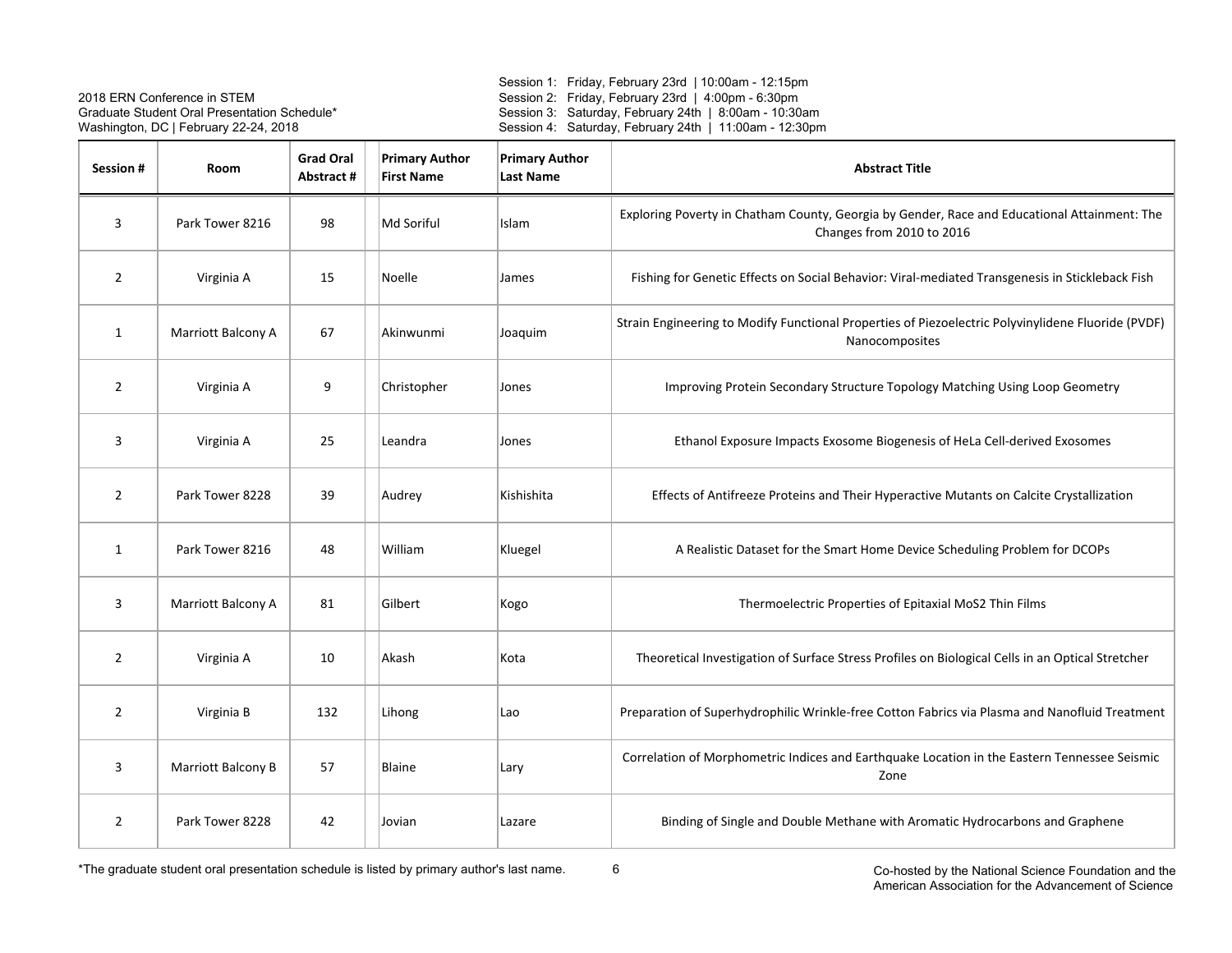Session 1: Friday, February 23rd | 10:00am - 12:15pm Session 2: Friday, February 23rd | 4:00pm - 6:30pm Session 3: Saturday, February 24th | 8:00am - 10:30am Session 4: Saturday, February 24th | 11:00am - 12:30pm

| Session #      | <b>Room</b>        | <b>Grad Oral</b><br>Abstract# | <b>Primary Author</b><br><b>First Name</b> | <b>Primary Author</b><br><b>Last Name</b> | <b>Abstract Title</b>                                                                                                          |
|----------------|--------------------|-------------------------------|--------------------------------------------|-------------------------------------------|--------------------------------------------------------------------------------------------------------------------------------|
| $\mathbf{1}$   | Virginia B         | 122                           | Tam                                        | Le                                        | Design and Implementation of a DASH7-based Wireless Sensor Network for Green Infrastructure<br>Monitoring                      |
| 3              | Virginia A         | 26                            | Christian                                  | Lee                                       | Anti-microbial Nanobiomaterials for Skin Infections Caused by E-coli                                                           |
| 1              | Marriott Balcony A | 68                            | Harold                                     | Lee                                       | Doping Studies of P3HT/PCBM with Lodine                                                                                        |
| 3              | Virginia B         | 109                           | Kin                                        | Li                                        | Fractional-Order System Identification of a Sub-Scaled Multi-Room Building Test-Bed                                            |
| $\mathbf{1}$   | Park Tower 8216    | 49                            | Nan                                        | Li                                        | Non-cooperative and Cooperative Joining Strategies in Multi-band Cognitive Radio Networks with<br>Perfect or Imperfect Sensing |
| 3              | Marriott Balcony A | 82                            | Kristopher                                 | Liggins                                   | White Light Characteristics of Sodium Borate Glass Doped With Tb3+, Sm3+, Dy3+, and AgO<br>Nanoparticles                       |
| 3              | Marriott Balcony B | 58                            | Ronald                                     | Lipscomb                                  | Crustal Imaging of the Passive Margin along Carolinas through Magnetic and Gravity Anomaly<br>Inversion                        |
| 3              | Virginia B         | 110                           | Matlock                                    | Mennu                                     | Diagnostics of Machine Tool Linear Axes for Smart Manufacturing                                                                |
| 3              | Marriott Balcony B | 54                            | Rachael                                    | Miera                                     | Investigation of Micropollutant Removal by MnOx and GAC using Flow Through Column<br>Experiments                               |
| $\overline{2}$ | Virginia A         | 16                            | Montessa                                   | Mitchell                                  | Surveillance and Characterization of Equine Hepaciviridae in East Alabama Herds                                                |
| 4              | Marriott Balcony A | 89                            | Sahara Jesmin                              | <b>Mohammed Prem</b><br>Nazeer            | <b>GEM Detectors for DarkLight Phase I</b>                                                                                     |
| $\overline{2}$ | Park Tower 8228    | 43                            | Alex                                       | Molina                                    | Novel Vapor Phase Passivation of (100) Germanium Surfaces with HBr                                                             |

\*The graduate student oral presentation schedule is listed by primary author's last name.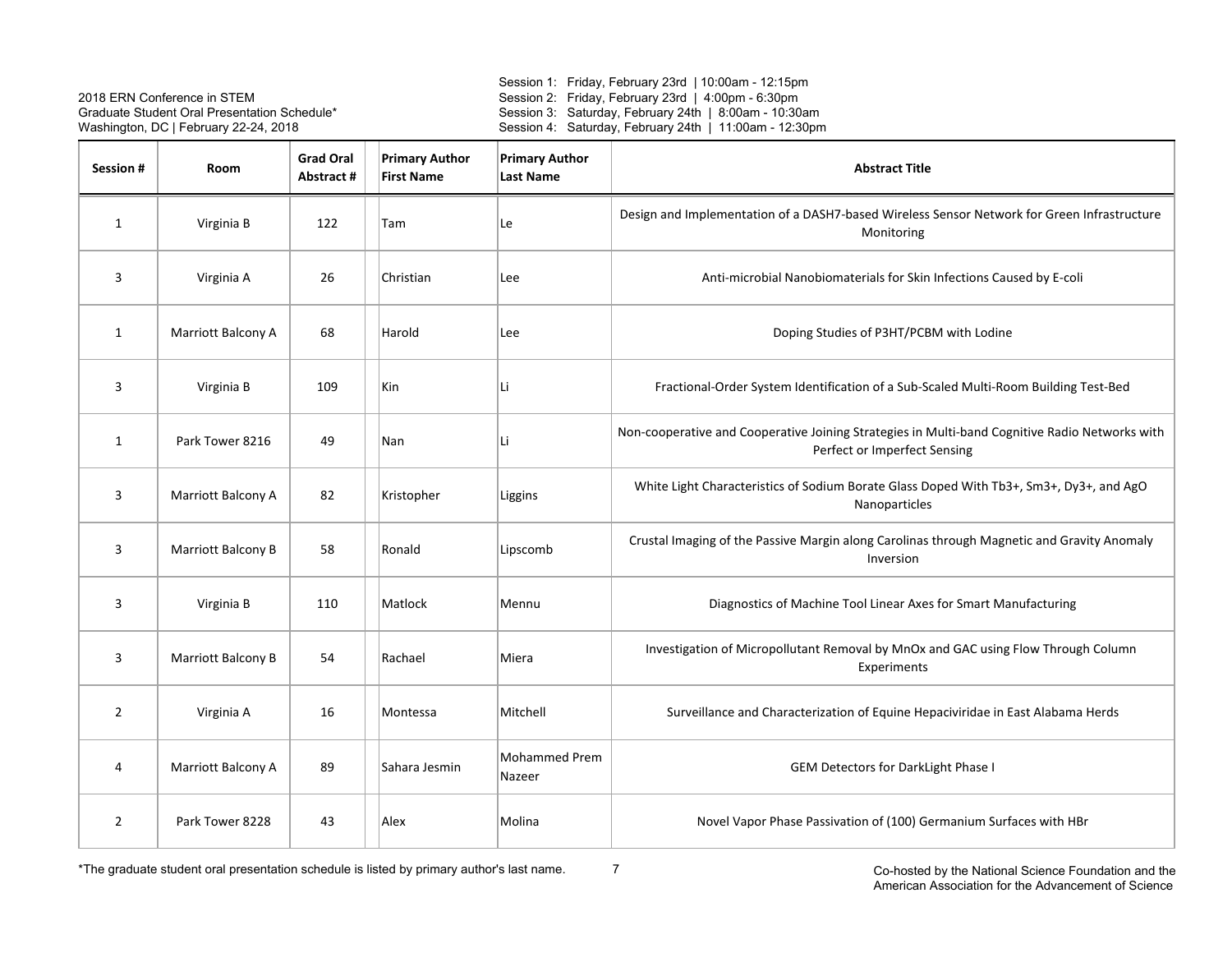Session 1: Friday, February 23rd | 10:00am - 12:15pm Session 2: Friday, February 23rd | 4:00pm - 6:30pm Session 3: Saturday, February 24th | 8:00am - 10:30am Session 4: Saturday, February 24th | 11:00am - 12:30pm

| <b>Session#</b> | Room               | <b>Grad Oral</b><br>Abstract # | <b>Primary Author</b><br><b>First Name</b> | <b>Primary Author</b><br><b>Last Name</b> | <b>Abstract Title</b>                                                                                                                    |
|-----------------|--------------------|--------------------------------|--------------------------------------------|-------------------------------------------|------------------------------------------------------------------------------------------------------------------------------------------|
| $\mathbf{1}$    | Virginia A         | 3                              | Aundrya                                    | Montgomery                                | Hard Nail Tissue Regeneration: In Vitro Regenerative Engineering Development                                                             |
| 3               | Virginia B         | 111                            | Justin                                     | Moon                                      | Heat Transfer Enhancements through Multiharmonic Surfaces of Internal Flow in Micro-wavy<br>Channels                                     |
| 2               | Virginia B         | 133                            | Faheem                                     | Muhammed                                  | Dielectric and Magnetic Properties of Nanoparticle Loaded Polystyrene as a Printable, Low-k<br><b>Hybrid Material</b>                    |
| 4               | Marriott Balcony A | 90                             | Rusty                                      | Mundorf                                   | Transition Metal Doping of Transition Metal Dichalcogenides for the Synthesis of 2D Magnetic<br>Materials                                |
| 3               | Virginia B         | 112                            | Alejandro                                  | Najera-Acosta                             | Management of Spare Components through Survival Modeling                                                                                 |
| $\overline{2}$  | Virginia B         | 134                            | Julien                                     | Niyogushima                               | Highly Dense CeO2 Nanofibers Composite Electrode for Energy Storage Application                                                          |
| $\mathbf{1}$    | Virginia A         | 6                              | Ebony                                      | Nottingham                                | Improving Bioavailability of Combination Therapy to Overcome Erlotinib Resistance in NSCLC                                               |
| 2               | Virginia B         | 135                            | Emmanuel                                   | Ogbole                                    | Experimental Study of CO2 Effect on O2/N2 Separation Performance of Polydimethylsiloxane                                                 |
| 3               | Virginia B         | 113                            | Seeung                                     | Oh                                        | An Investigation of Neural Correspondence of Human Trust in Automation                                                                   |
| $\overline{2}$  | Virginia A         | 11                             | Shawntel                                   | Okonkwo                                   | Identifying the Regulatory Function of Histone Acetyltransferase GCN5 in the S.cerevisiae pre-<br>mRNA Splicing Pathway                  |
| 3               | Virginia A         | 27                             | Michelle                                   | Opiri                                     | Effect of Wine Flour Containing Condensed Tannin on Development of Coccidian Oocysts and<br>Parasitic Nematode Larvae on Small Ruminants |
| 3               | Marriott Balcony B | 55                             | Andrew                                     | Overbey                                   | The Impact of Methane Exposure on Wellbore Cement Integrity                                                                              |

 Co-hosted by the National Science Foundation and the American Association for the Advancement of Science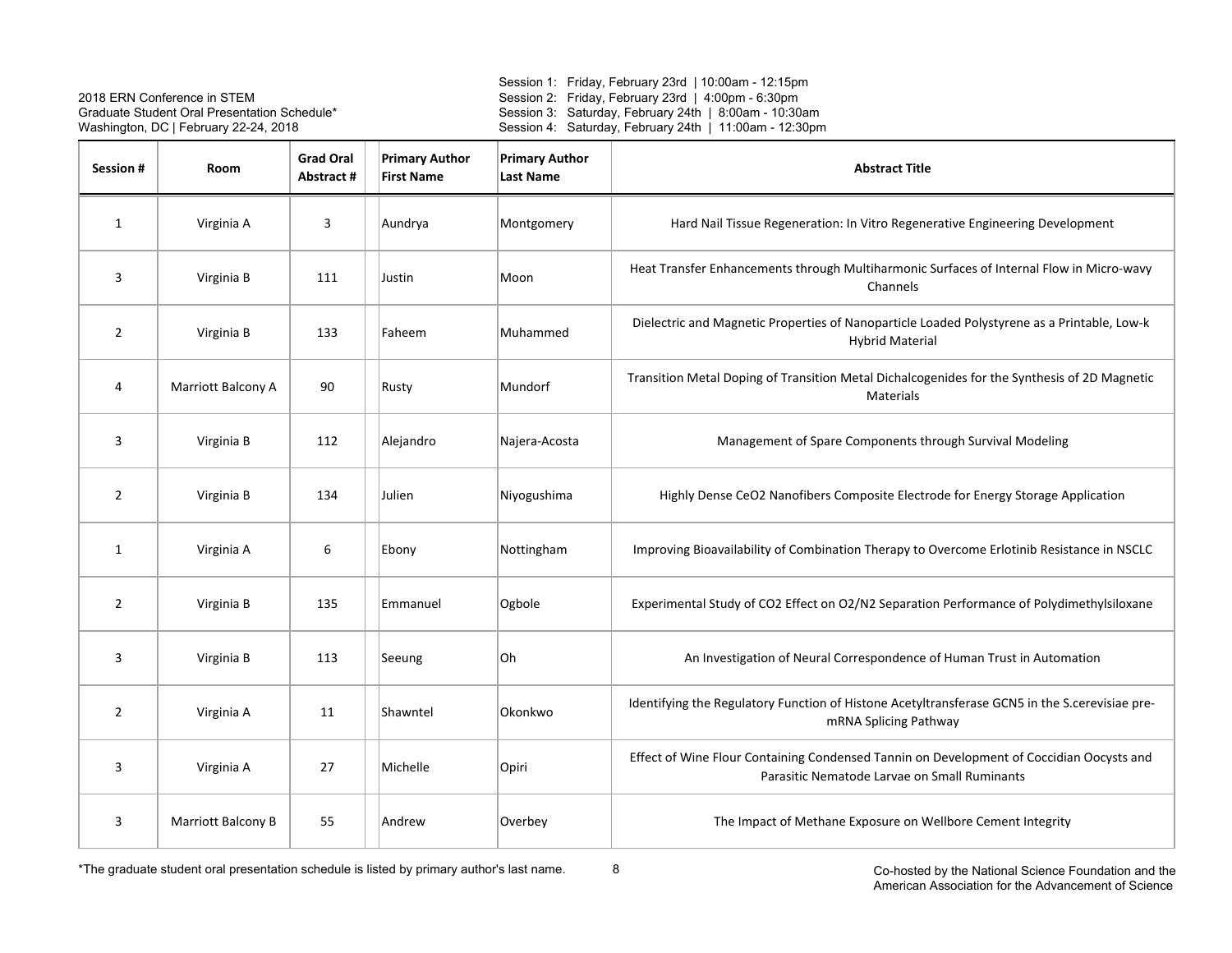Session 1: Friday, February 23rd | 10:00am - 12:15pm Session 2: Friday, February 23rd | 4:00pm - 6:30pm Session 3: Saturday, February 24th | 8:00am - 10:30am Session 4: Saturday, February 24th | 11:00am - 12:30pm

| Session # | Room               | <b>Grad Oral</b><br>Abstract # | <b>Primary Author</b><br><b>First Name</b> | <b>Primary Author</b><br><b>Last Name</b> | <b>Abstract Title</b>                                                                                                                                                     |
|-----------|--------------------|--------------------------------|--------------------------------------------|-------------------------------------------|---------------------------------------------------------------------------------------------------------------------------------------------------------------------------|
| 3         | Marriott Balcony B | 56                             | Keith                                      | Parker                                    | Genotype-phenotype Association Mapping of Complex Traits of Klamath River Pacific Lamprey<br>Using Next-generation Genotyping-in-Thousands by Sequencing (GT-seq) Methods |
| 4         | Marriott Balcony A | 91                             | Tanvi                                      | Patel                                     | Beam Particle Tracking for the MUSE Experiment at PSI                                                                                                                     |
| 1         | Marriott Balcony A | 69                             | Frederick                                  | Pearsall                                  | Synthesis and Characterization of Fe doped Single-phase Multiferroic                                                                                                      |
| 3         | Virginia A         | 28                             | Veolanda                                   | Peoples                                   | Examining the Viability of Penicillin-Resistant Isolates of Streptococcus pneumoniae to<br><b>Functionalized Nanoparticles</b>                                            |
| 3         | Virginia A         | 29                             | Shannon                                    | Pittman                                   | Geographical variability of the Thanatomicrobiome in Finnish and American cadavers                                                                                        |
| 4         | Virginia B         | 114                            | Marquese                                   | Pollard                                   | Integrative Additive Manufacturing for Hermetically Sealed Functional Components                                                                                          |
| 3         | Park Tower 8216    | 118                            | Olgha                                      | Qaqish                                    | African American Male Engineering Transfer Students: A Critical Exploration of Their Pathways,<br>Racial Identities, and Mathematical Identities                          |
| 1         | Park Tower 8216    | 50                             | Ryan                                       | Read                                      | Multi-Agent Energy-Efficient Smart Home                                                                                                                                   |
| 3         | Virginia A         | 30                             | Diana                                      | Richardson                                | Growth of Keratinocyte Cells on Hydrogels for Tissue Engineering                                                                                                          |
| 1         | Virginia B         | 126                            | Harold                                     | Rickenbacker                              | Development and Implementation of the Environmental Justice Community Alert Matrix (EJCAM):<br>A Case Study in Pittsburgh, PA                                             |
| 3         | Marriott Balcony A | 77                             | Taiquitha                                  | Robins                                    | Centrifugal Separation of dsDNA from an ssDNA Oligomer Mixture                                                                                                            |
| 4         | Virginia B         | 115                            | Salvador                                   | Rojas                                     | A Review of Physical Human-Robot Interaction                                                                                                                              |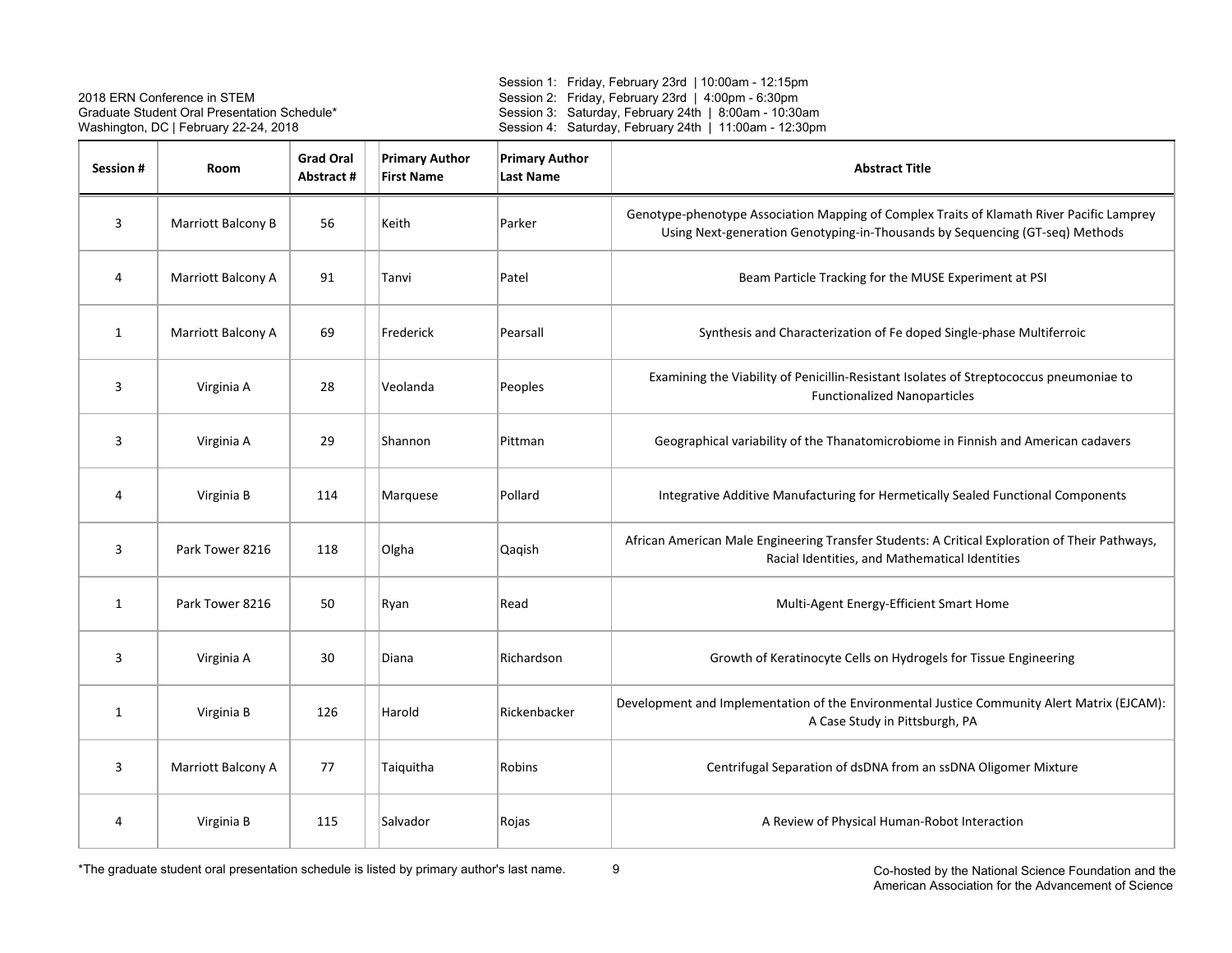Session 1: Friday, February 23rd | 10:00am - 12:15pm Session 2: Friday, February 23rd | 4:00pm - 6:30pm Session 3: Saturday, February 24th | 8:00am - 10:30am Session 4: Saturday, February 24th | 11:00am - 12:30pm

| <b>Session #</b> | Room               | <b>Grad Oral</b><br>Abstract# | <b>Primary Author</b><br><b>First Name</b> | <b>Primary Author</b><br><b>Last Name</b> | <b>Abstract Title</b>                                                                                                                                          |
|------------------|--------------------|-------------------------------|--------------------------------------------|-------------------------------------------|----------------------------------------------------------------------------------------------------------------------------------------------------------------|
| 1                | Virginia B         | 127                           | Ebone-Alexandria                           | Ross                                      | Net-Zero Water Wash Station for Remote Emergency Response Healthcare Units                                                                                     |
| $\overline{2}$   | Virginia B         | 136                           | Monee                                      | Roul                                      | Transparent and Flexible Heaters Based on Al:ZnO Degenerate Semiconductor                                                                                      |
| $\overline{2}$   | Park Tower 8228    | 34                            | Maria D                                    | Santiago                                  | Interactions of Neuronal Calcium Sensor DREAM with Zinc                                                                                                        |
| 3                | Park Tower 8216    | 99                            | Cornelia                                   | Santos                                    | Addressing Chronic Disease in American Indians: Resilience and a Hybrid of Traditional Native<br>Medicine and Western Medicine in Addressing Disease Self-Care |
| 1                | Marriott Balcony A | 70                            | Amrit                                      | Sharma                                    | Lead-free Epitaxial Ferroelectric Heterostructures for Energy Storage Applications                                                                             |
| $\overline{2}$   | Virginia A         | 12                            | Debresha                                   | Shelton                                   | Assessing the Role of Dopamine Metabolism Machinery, AMX-2 and COMT, in the Regulation of<br>Dopamine-mediated Behavior                                        |
| $\mathbf{1}$     | Virginia A         | $\overline{7}$                | Michael                                    | <b>Shivers</b>                            | Cytotoxic and apoptotic effects of Medicinal Plant against Neuroglioma                                                                                         |
| 3                | Park Tower 8216    | 100                           | Sade                                       | Shofidiya                                 | The influence of Mind Wandering and Mental Workload on Distracted Driving                                                                                      |
| 3                | Marriott Balcony A | 83                            | Ross                                       | Siegel                                    | Vibrational Properties of Interacting Linear Carbon Chains Inside Carbon Nanotubes                                                                             |
| 4                | Marriott Balcony B | 63                            | Abraham                                    | Smith                                     | The Model Anemone, Nematostella Vectensis, used in Ecotoxicology and Risk Assessment                                                                           |
| 3                | Park Tower 8216    | 101                           | Isabel                                     | Solis                                     | Relationship Between Visual Cognitive Flexibility and Social Interactions in Typically Developing<br>Children                                                  |
| 2                | Virginia A         | 13                            | Kendra                                     | Swain                                     | Synthesis of Biomaterial Using Polycaprolactone(PCL) and Polydioxanone (PDO) Nanofiber<br>Scaffolds used for Skin Tissue Engineering                           |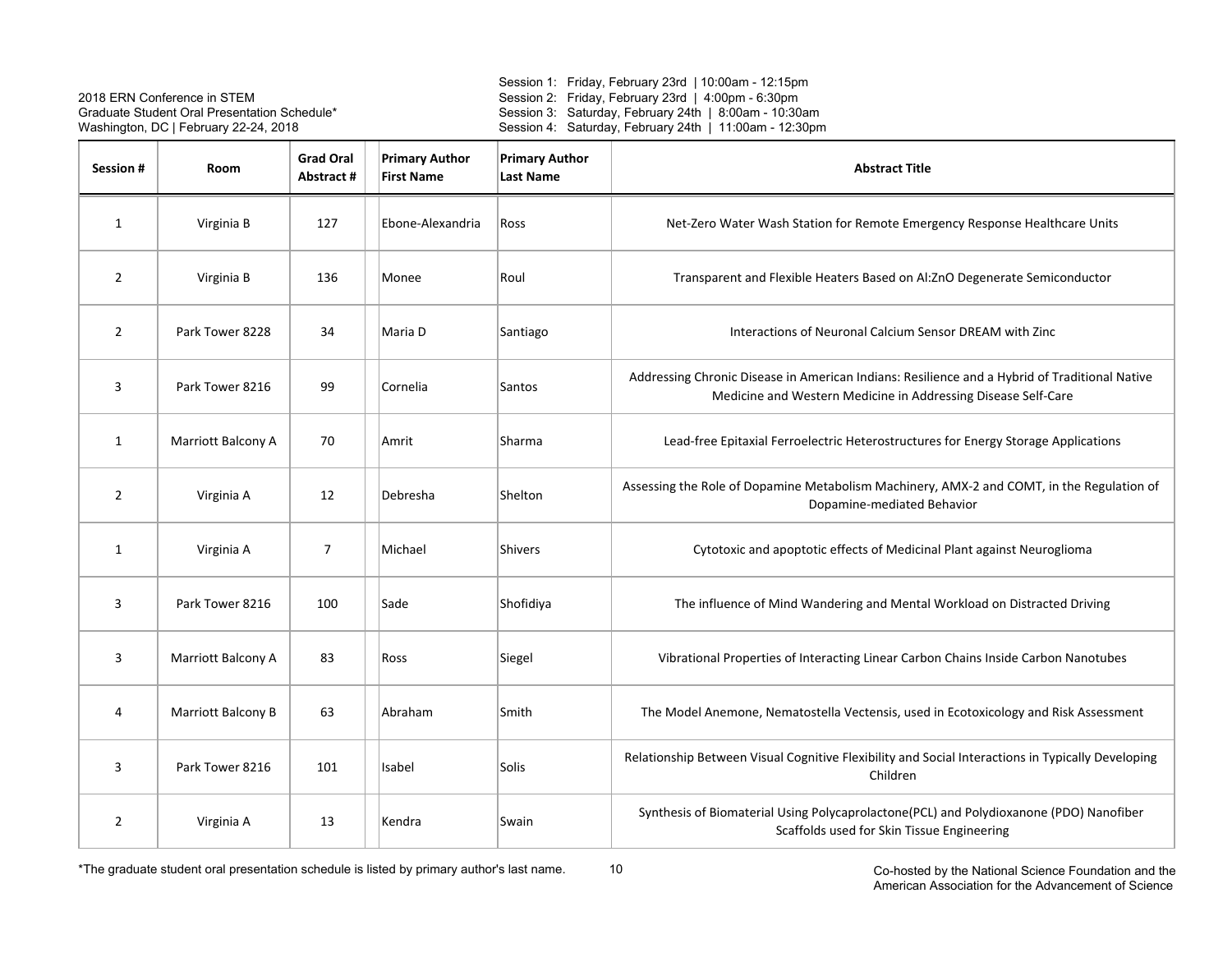Session 1: Friday, February 23rd | 10:00am - 12:15pm Session 2: Friday, February 23rd | 4:00pm - 6:30pm Session 3: Saturday, February 24th | 8:00am - 10:30am Session 4: Saturday, February 24th | 11:00am - 12:30pm

| Session #      | <b>Room</b>        | <b>Grad Oral</b><br>Abstract # | <b>Primary Author</b><br><b>First Name</b> | <b>Primary Author</b><br><b>Last Name</b> | <b>Abstract Title</b>                                                                                                         |
|----------------|--------------------|--------------------------------|--------------------------------------------|-------------------------------------------|-------------------------------------------------------------------------------------------------------------------------------|
| 1              | Virginia B         | 123                            | Jose'                                      | Tabarez                                   | Thoughts on Home and Building Energy Management Systems for Renewable-Rich Electric<br><b>Distribution Systems</b>            |
| 1              | Virginia B         | 124                            | Miu                                        | Tamamitsu                                 | Robust Holographic Autofocusing Using Edge Sparsity of the Complex Optical Wavefront                                          |
| $\overline{2}$ | Park Tower 8228    | 35                             | Chely                                      | Tejeda                                    | Effect of Antifreeze Protein on Temperature-Induced Enzyme Aggregation                                                        |
| 4              | Marriott Balcony B | 64                             | Kailash                                    | Tilhoo                                    | Assessment of Trace Metal in the District of Columbia Food Hub's Soil                                                         |
| $\overline{2}$ | Virginia A         | 17                             | Mariah                                     | Tolbert                                   | The Thanatotranscriptome: Gene Expression of Male Reproductive Organs After Death                                             |
| $\mathbf{1}$   | Marriott Balcony A | 71                             | Tambre                                     | Tolliver                                  | Synthesis and Characterization of a Tri-Phase Hydrogel Scaffold for Cartilage Restoration                                     |
| 4              | Marriott Balcony A | 92                             | Samuel                                     | Uba                                       | Soliton Solution to the Nonlinear Klein-Gordon Equation and It Application In Relativistic<br><b>Condensed Matter Physics</b> |
| 4              | Virginia B         | 116                            | Jordan                                     | Ulibarri-Sanchez                          | Optimization of a Cotton De-Huller Machine                                                                                    |
| 1              | Marriott Balcony A | 72                             | Chibu                                      | Umerah                                    | Fabrication of Polycarbonate-Silica Polymer Nanocomposites Layer by Layer Through 3D Printing                                 |
| 3              | Park Tower 8216    | 102                            | Brittany                                   | Watkins                                   | Gender Differences in the Relationship between Trauma and Cognition                                                           |
| 1              | Marriott Balcony A | 75                             | Donald                                     | White                                     | Bacterial Nano Cellulose as Reinforcement Scaffolds to Form Mechanical and Thermally Stable<br><b>Biodegradable Plastics</b>  |
| 4              | Virginia B         | 117                            | Shunafrica                                 | White                                     | Designing a Low-Cost Educational Robotic Arm                                                                                  |